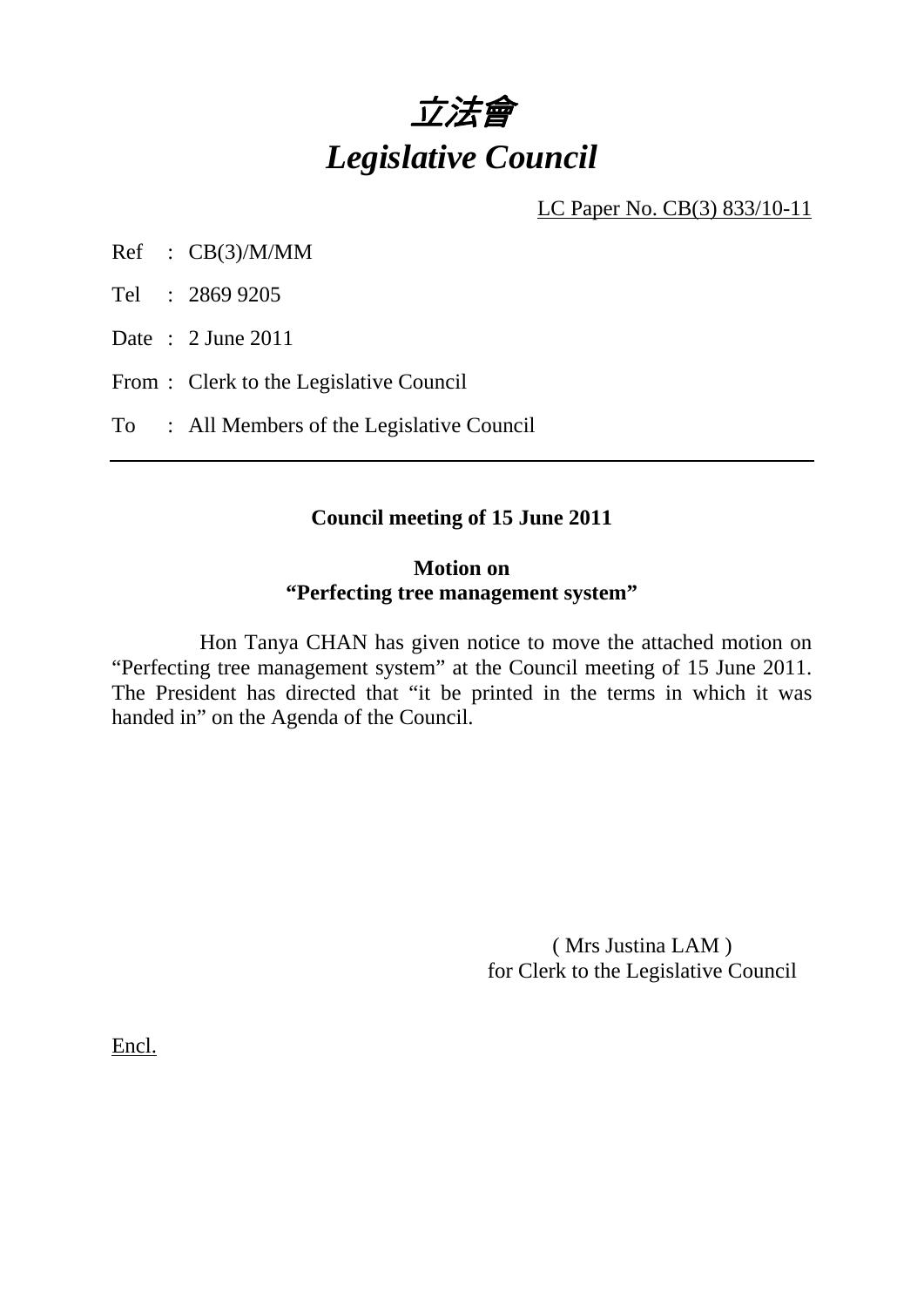# (Translation)

# **Motion on "Perfecting tree management system" to be moved by Hon Tanya CHAN at the Council meeting of 15 June 2011**

### **Wording of the Motion**

That planting trees may achieve the effects of improving air quality, alleviating the greenhouse effect and lowering the temperature in urban areas, and improve the urban environment; greening may also improve community landscape as well as people's living environment, thereby upgrading quality of life; a comprehensive system of tree preservation and management is an indispensible segment of the greening process; while proper tree management may strike a balance between conserving trees and protecting people's lives and properties, it can also reduce the chances of the Administration having to handle tree risk management and hazardous trees in the future and reduce expenditures; in this connection, in order to further perfect Hong Kong's tree preservation and management system, this Council urges the Government to:

Establishment of a framework and perfecting resource allocation-

- (a) set up an independent and dedicated department to co-ordinate the work of green planning, tree preservation and tree risk management, which is at present scattered among various government departments;
- (b) set up an advisory framework comprising tree and greening experts as well as community members for advising the relevant policy bureaux and government departments on policies and specific measures relating to green planning as well as tree preservation and management;
- (c) increase resources for green planning, tree preservation and tree risk management;
- (d) study enacting specific legislation on tree management, establish a comprehensive legal framework, and formulate various policies and measures on tree preservation and management, so as to ensure that trees can receive comprehensive and appropriate protection;